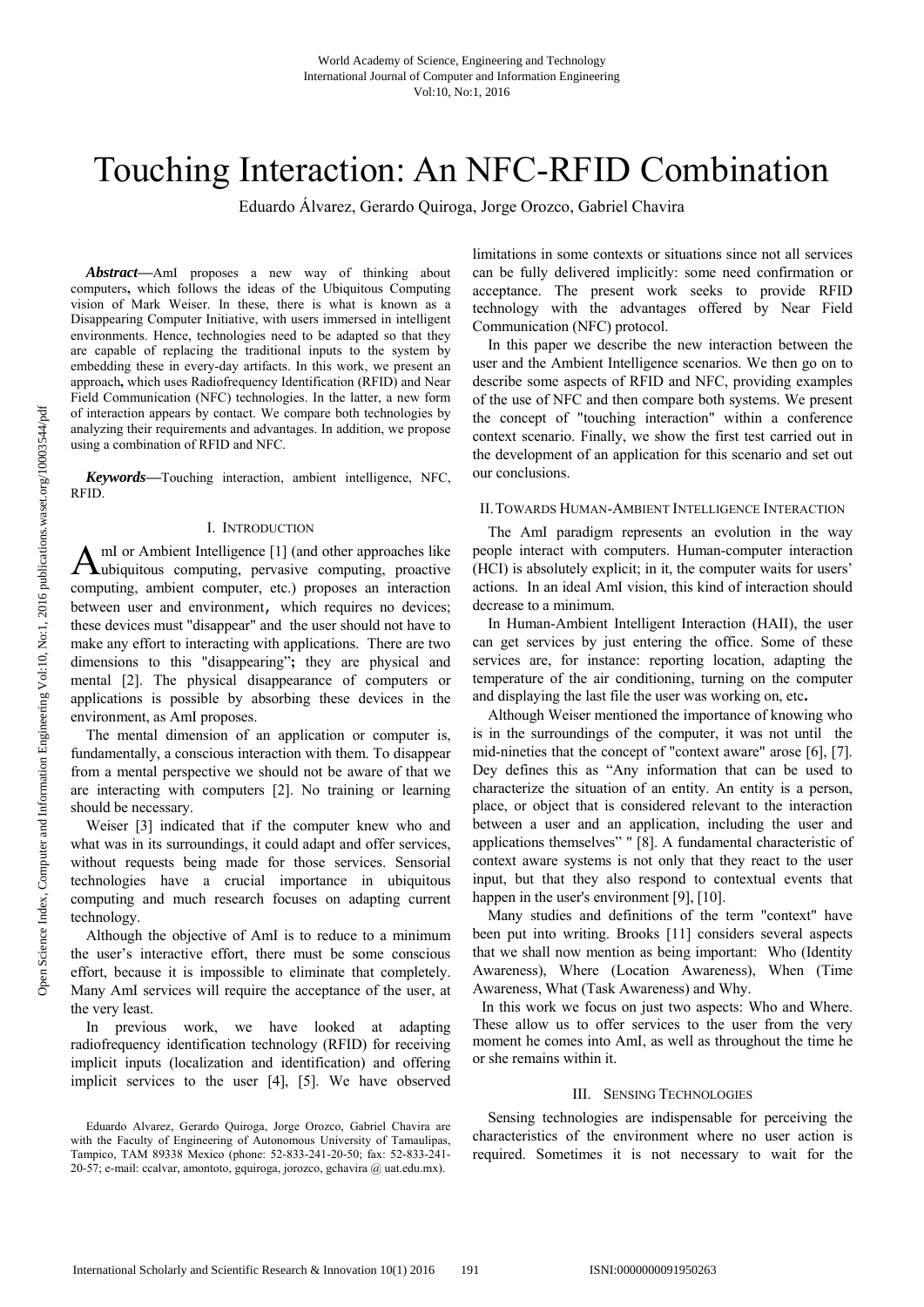appearance of a new technology. We can adapt existing technologies innovatively, using their advantages, as recommended in Weiser's vision [3].

In our research, we propose the combination of "old" technology such as RFID, with a "new" one, namely NFC, in an attempt to cover three important elements in an AmI: Localization, Identification and Ubiquitous services to the user. In the following sub-sections we explain these:

# *A. Radiofrequency Identification (RFID)*

This technology, which appeared at the end of the forties, is used to identify objects, but its characteristics make possible to adapt it for AmI uses. RFID technology allows us to capture information from the environment in an implicit way without any user effort and to offer services in an implicit way [12]-  $[14]$ .

In RFID systems [15] there are basically two elements (Fig. 1):

- Tags or transponders, which consist of a microchip that stores data, and antenna (coupling element). They are packaged in such a way that they can be placed in any object and they each have a unique serial number.
- Readers or interrogators have one or more antennas, which emit radio waves and receive signals back from the tag. The "interrogation" signal activates all the tags that are within its reach.

A characteristic that defines the RFID area is the computerreader connection, which is carried out physically.



Fig. 1 Elements of RFID system

# *B.Near Field Communication (NFC)*

This technology was developed by Philips and Sony in 2002. It is a short range wireless connectivity technology which combines RFID and interconnection technologies.

NFC systems consist of two elements:

- The Initiator; as its name indicates, it begins and controls the information exchange (the reader in RFID system); and
- The Target, which is the device that responds to the requirement of the initiator (tag).

In an NFC system there are two modes of operation: Active and Passive (Fig. 2). In the active, both devices generate their own field of radio frequency to convey data (peer to peer). In the passive one, only one of these devices generates the radiofrequency field, while the other is used to load modulation for data transfers.

It is important to mention that, although the NFC protocol can be installed in any electronic device, our interest will be focused on NFC-enabled cell phones.



Fig. 2 (a) NFC device emits an RF signal to activate a target (b) Two NFC devices establish an active communication between them [16]

IV. NFC VS. RFID

There are two characteristics that distinguish NFC from RFID:

- NFC devices can work as Initiators or Targets.
- Two NFC devices are recognized automatically at just a short distance from each other (contactless).

The distance required to detect a NFC device (target or initiator) is quite small compared to an active tag of RFID but, at the same time, this in itself is a security factor. It ensures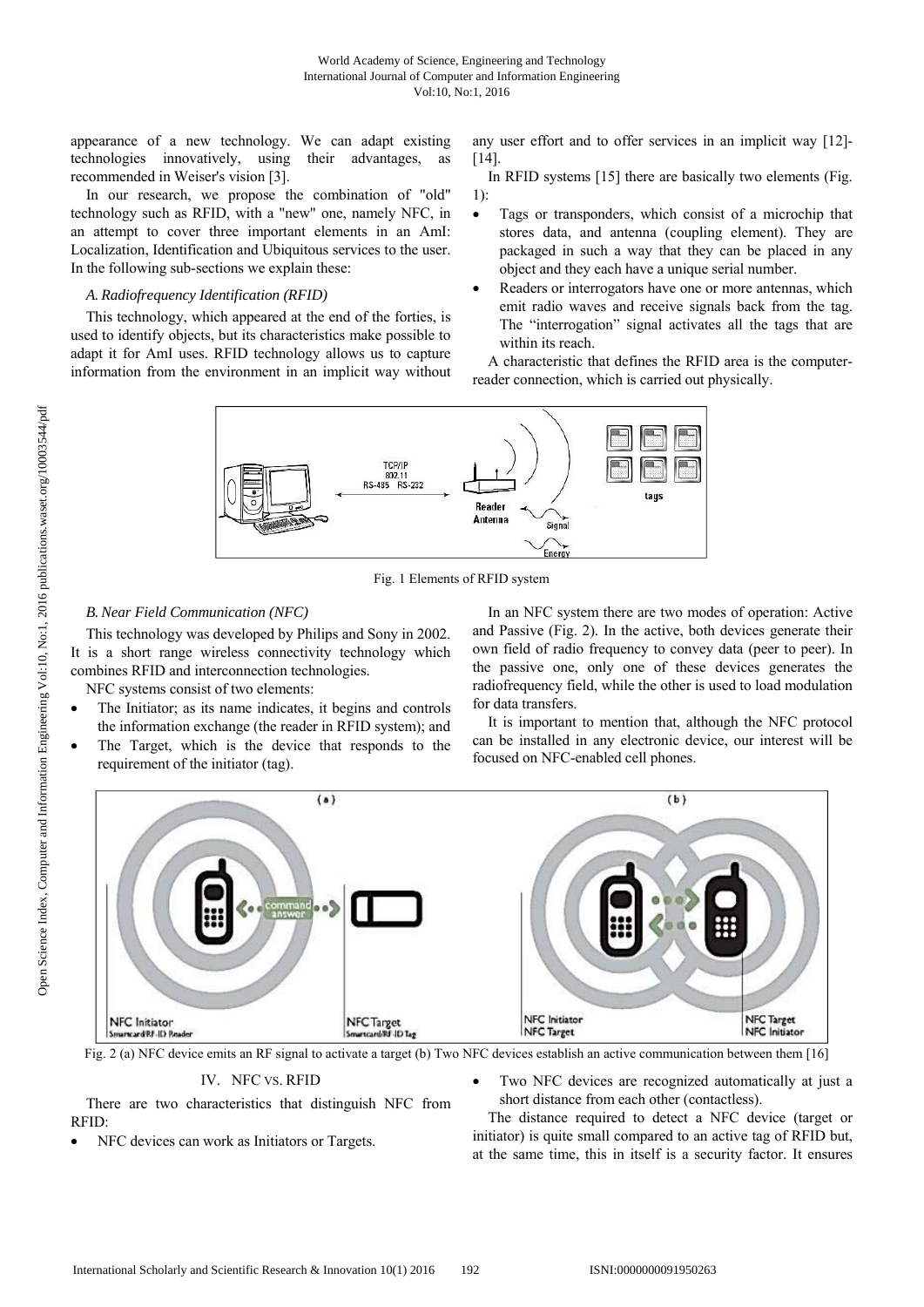that we can always be aware of our proximity to a device and that the signal cannot be intercepted without us realizing it.

An RFID system can detect tags that enter the reader's field of action, which we call Reader-fixed vs. Label-mobile (Fig. 3 (a)). The reader is "fixed" so it requires a physical connection to the computer that contains the application. That limits its possible change of position.

In the NFC systems, the initiator and the target can be mobile. We refer to that as Initiator-mobile vs. Target-mobile (Fig. 3.b). In the case of this technology, the application can be contained inside the same initiator or, in the case of a cell phone, it can be accessed through cell phone signals.

An RFID system without NFC has a series of limitations that can be satisfied by NFC. RFID technology allows us to capture two important aspects of the user: localization and identification. This is done well and clearly, but there are three limitations:

- Cost of spreading the readers;
- Localization; at the moment, this is given within a quite a large area, and
- Memory capacity of the tags.
	- These limitations can be solved by NFC technology:
- An NFC initiator device can move to any place.
- The localization will be exact because of the need to bring the target and the initiator very close together.
- The initiator can make use of the memory of the device, associating it with the memory of the objective.

We consider that, in some circumstances, an application combining RFID and NFC will mean a step towards invisible interaction.



Fig. 3 Comparison of mobility of NFC and RFID

## V. AMBIENT INTELLIGENT PROCESSES

AmI is a sensitive environment that responds to the presence of individuals according to their characteristics and preferences, in an easy, intuitive way that does not require a learning process [17], [18]. In processes carried out in AmI, our work will focus on two groups: a) Perceiving/Locating users, and b) Offering services to the user.

Our proposal is to provide sensitivity to the environment by means of a combination of RFID-active and NFC. For this we will equip users with RFID active tags and NFC-enabled cell phones. In Section IV we have explained the advantages offered when RFID and NFC systems complement each other. The operation modes of these technologies generate two different forms of perceiving: RFID perceives users and NFC locates them.

The operation/workings of a RFID tag and NFC device are such that when either one is detected by the reader, the first information that is sent is the Id, which will be unique to each user. This process of identifying is implicit in perceiving or locating of users. We can conclude that there are two processes being carried out: Perceive (and identify) and Locate (and identify).

# *A. Perceive and Locate*

An RFID active system has an approximate range of up to 80 m. By using it we can define the "service or sensitive area" as a function of the reader position, but we may know only which users are within this area and not their exact location. That is, we *perceive* the user within the "service area" without knowing their exact position.

NFC's operating range is just 10 cm. This allows us to provide services when the initiator and target are close to each other. We are more interested in bringing two devices together in order to obtain services, than in ascertaining a geographical position. By using NFIC we have *located* the user "at a service point", where the services may be delivered. So, with RFID technology we *perceive* users in a service area; and with NFC, we *locate* them at a service point.

The combination of both technologies does not limit the use of NFC to only an intelligent environment. We can establish a point of service outside the RFID-defined area.

## *B. Services*

Although there is a great diversity of services in an intelligent environment, our interest focuses on those produced by identification from RFID and NFC technologies. Each one generates a particular type of services: RFID generates "Services in the area" and NFC brings "services at a point".

## 1) Area Services

The user will be able to receive a series of services when inside the area of the RFID reader's reach (service area) depending on his or her characteristics and preferences, as well as on the availability of devices. We can now mention some of these services (Table I): Visualization, Attendance, Location, and Note to comment.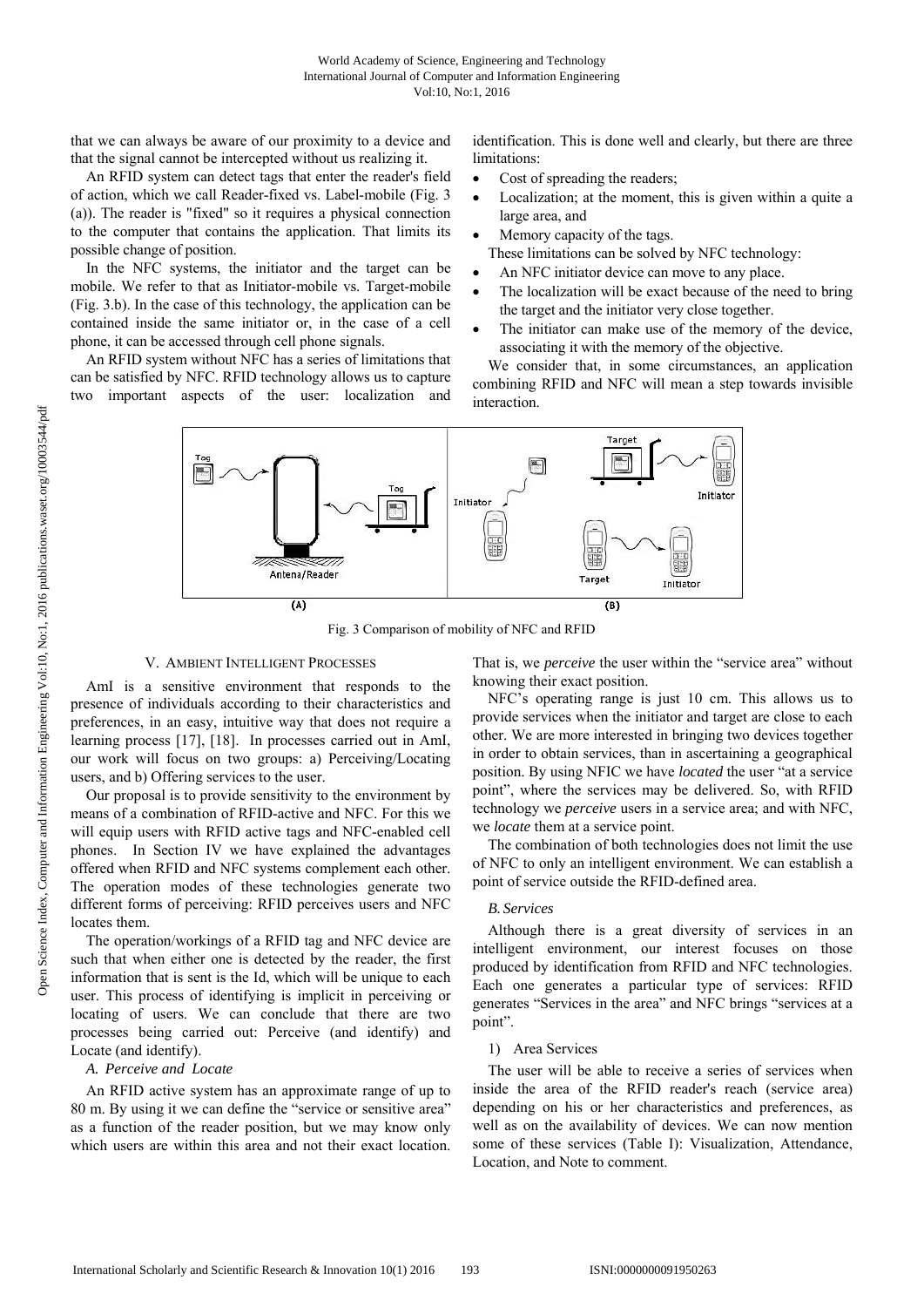| <b>IMPLICIT SERVICE BY RFID</b>                                                                                                                                                        |                               |  |
|----------------------------------------------------------------------------------------------------------------------------------------------------------------------------------------|-------------------------------|--|
| Services in area service                                                                                                                                                               | Data necessary                |  |
| <b>Visualization</b><br>The mosaics show information according to the<br>characteristics and preferences of the users.                                                                 | - Id User                     |  |
| Attendance<br>The system registers the time of entering or leaving the<br>service area.                                                                                                | - Id User                     |  |
| Location<br>The system knows who is in the service area.                                                                                                                               | - Id User                     |  |
| Note to comment<br>The user carries notes that he/she wants to comment on<br>with somebody when they meet. The system then also<br>detects the user and their notes in a service area. | - Id User<br>looked<br>- Note |  |

TABLE I

2) Services in a Point

When a user brings his NFC device near to another, it will be for the purpose of obtaining services. This service point can be fixed (if it is part of the infrastructure of AmI) or mobile (if it is carried by another user). The different services at a point are (Table II): Explicit sure identification, Presentation Card, Scheduling appointment/meeting, Carry files.

TABLE II EXPLICIT SERVICE BY NFC

| EAFLICH SERVICE BI INFO                                 |                     |
|---------------------------------------------------------|---------------------|
| Services in point services                              | Data necessary      |
| <b>Business/Presentation card</b>                       | - Id User           |
| Bringing cell phones near each other in order to        | - Name              |
| exchange a presentation card.                           | - Address           |
|                                                         | - e-mail            |
|                                                         | - Tel & cell.       |
| Scheduling date                                         | - Id User           |
| The user selects the option which will look for a       | - Cell phone agenda |
| meeting with another. By just putting the cell phones   |                     |
| of both users close to each other, the system searches  |                     |
| for and selects a suitable meeting arrangement.         |                     |
| <b>Explicit sure identification</b>                     | - Id User           |
| The secure user identification at a "point of service". |                     |
| Example: When opening a door.                           |                     |
| <b>Carry files</b>                                      | - Id User           |
| Take files into the tag or cell phone memory so as to   | -File destination   |
| exchange data                                           | - File              |

## VI. TOUCHING INTERACTION

The use of NFC involves at least one explicit action: "touch" on the part of two NFC devices. Sometimes more is involved in confirming the fulfilment process, such as pressing a button on the initiator. This interaction, that may contain one or two steps, is being called: "touching interaction", which we can define as *"The deliberate bringing together of two devices, for the purpose of obtaining services".* 

Although "touch" is an explicit task that produces the "touching interaction" – that does take away from the ideal of implicit or invisible interaction. At the same time, it generates a saving of effort, compared with the traditional way of interacting with electronic devices.

At the moment, the NFC-enabled cell phone is beginning to be distributed and its applications focus on two categories: Pay and Smart poster. As it is a device of widespread use however, the challenge is to provide more implicit services within the same device.

In NFC-enabled cell phones, "touching interaction" will mean the substitution of more than one explicit action (at present) by just one single explicit action -bringing the NFCenabled devices next to each other and sometimes pressing the button to confirm the service. For example: If two users exchange their business card, when they arrive at their office they will type all that information into their computer, while, with the proposed system, they will simply bring their cell phones close together and then press a button.

## *A. Touching Interaction in a Conference Scenario*

We have developed the first stage of an application for using the NFC-enabled cell phone to obtain services in a conference scenario. We made a test to find out the user's reactions during one Workshop.

Days before the workshop, we asked the authors for their presentation files and assigned each a number. This number was stored on NFC tags, which were in turn added to the accreditation badge of all the attendees and collaborators of the workshop. When each person picked up their documentation we explained what they were to do for presentation. In addition, all the coordinators were equipped with an NFC-enabled cell phone.

The main display of the conference room, where the workshop takes place, shows a series of announcements before and during the session. In the opening ceremony, the coordinator of the workshop places his cell phone on his accreditation badge and after the sound is heard, which indicates that the reading was correct, the presentation begins on the display. Then, in the same way, the chair of the first session passes his cell phone by his tag and the information about the session and the first paper are displayed. Next, when the first speaker approaches the presentation board, one of the workshop assistants (Fig. 4) passes his cell phone by the speaker´s accreditation badge and the presentation starts.

It is important to mention that the system is not affected if, at any given point, some user wishes to use his own computer to offer his presentation. The next user can give his presentation in the usual way.

To deploy the presentations, the tag contains a URL that includes the number assigned to the coordinator or speaker of the presentation. On pressing the "OK" key, the cell phone modifies a database by means of this link; the application that controls the display detects the change and starts the presentation.



Fig. 4 Reading the NFC target with the NFC-enabled cell phone